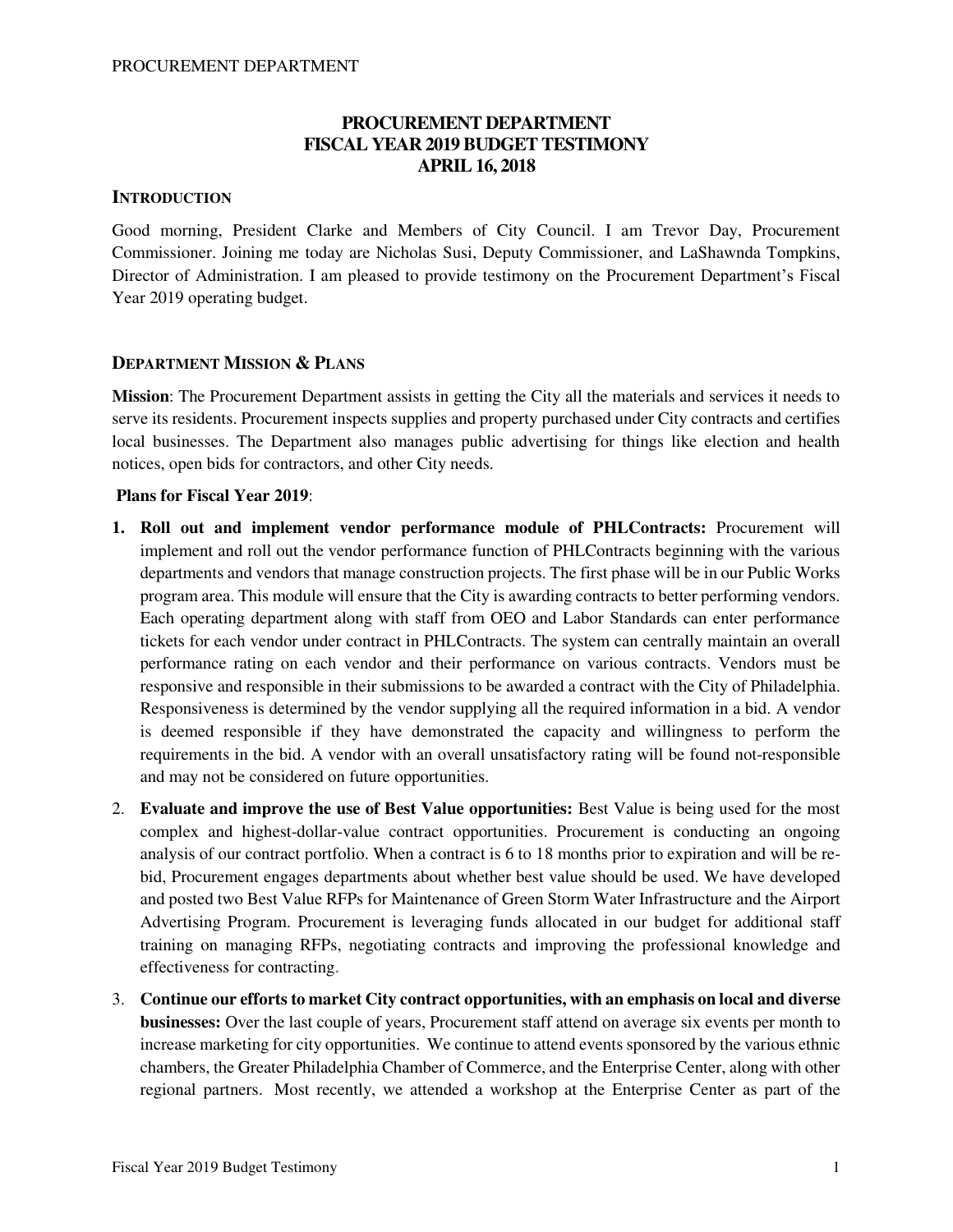Bonding Education Center that is a partnership with US DOT, Streets Department and OEO. Procurement also participated in several 2017 Minority Enterprise Development (MED) Week events. The Procurement Department continues to collaborate with OEO to communicate and reach local and diverse business enterprises.

- 4. **Upgrade PHLContracts to a new version:** The City has implemented our electronic Procurement System, "PHLContracts." The system's version 13 was first made available to City users in November 2016. Version 14 is now available to the City for an upgrade. As this is a SaaS solution, the upgrade is included in our annual SaaS pricing. There are, however, some significant changes to the modules enabling the City to utilize a more convenient User Interface and enhanced Business Intelligence tool for reporting. We are investing a nominal amount for training and discovery to ensure that staff are familiar with the upgrade and that any impacted procedures will be documented in revised user guides.
- 5. **Maintain recent levels of revenue and complete the implementation of a new asset management system:** In FY17, the Procurement Department Inventory Control unit exceeded its goal of reaching sales in excess of \$1 million for end-of-life inventory. By the end of March 2018, we exceeded the FY17 amount with \$1.2 million collected. We will continue to work with operating departments on identifying and selling items that are no longer required.

Procurement, in partnership with OIT, has also begun a project to select and roll out a new inventory management system. We are currently in the discovery phase of the project. This is a capital-funded project that will replace a system that is over 20 years old. The goals of this initiative are to increase transparency, create more efficiencies and enable end-using departments to better manage their annual inventory throughout the year.

6. **Refine and improve our Procurement Guides**: In FY17 and FY18 we created a multitude of quick start guides for internal and external (vendors) stakeholders. As we roll out PHLContracts across the City, we have introduced departments to these guides. Each guide is a building block to a procurement manual that is critical to ensuring that all stakeholders (including vendors) have the appropriate documentation needed to have a clear and consistent understanding of the City's contracting processes, procedures, and regulations.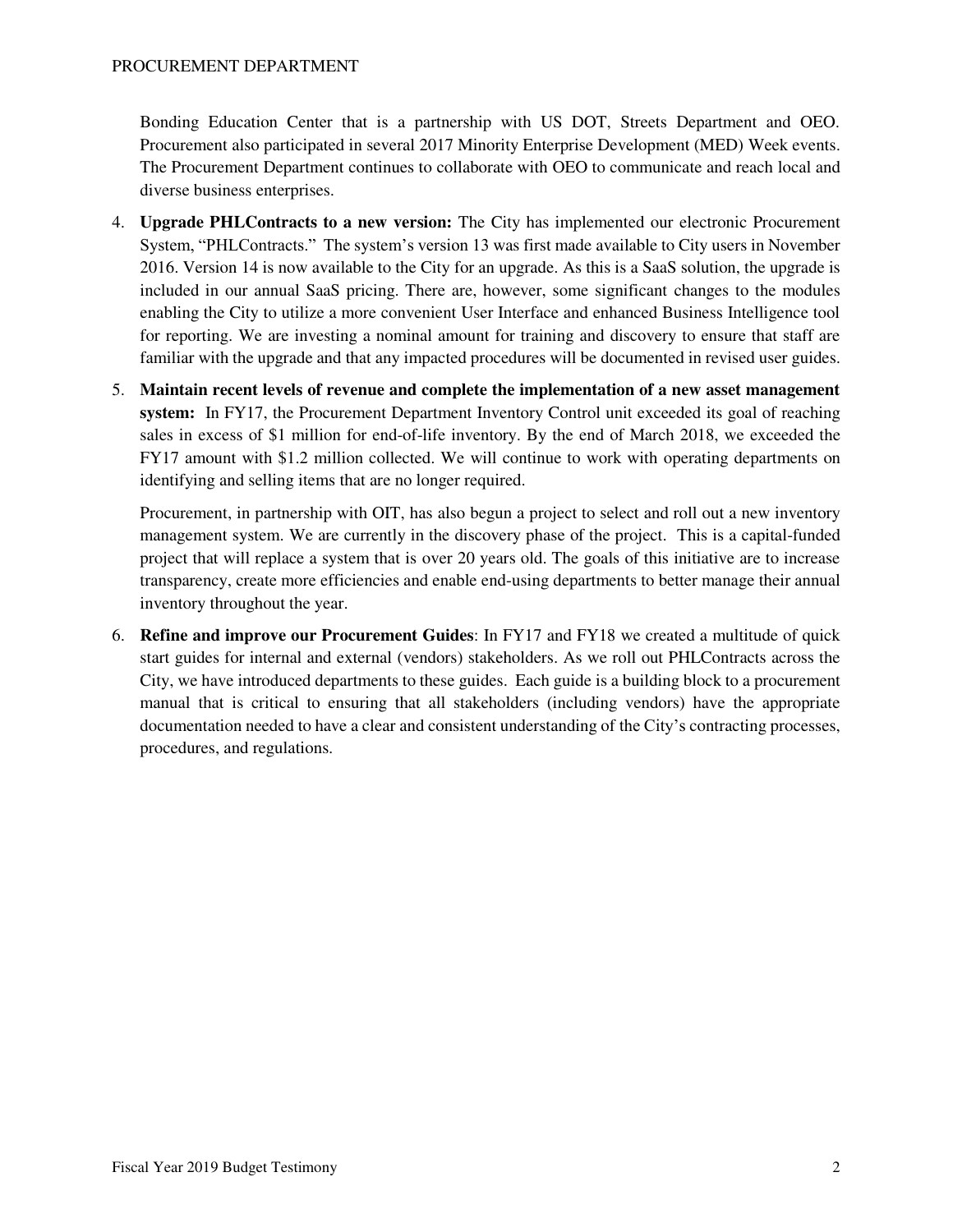| Staff Demographics Summary (as of December $2017$ ) <sup>1</sup> |          |          |                             |          |  |  |  |
|------------------------------------------------------------------|----------|----------|-----------------------------|----------|--|--|--|
|                                                                  | Total    | Minority | White                       | Female   |  |  |  |
| Number of Full-Time Staff                                        | 47       | 31       | 16                          | 31       |  |  |  |
| Number of Exempt Staff                                           | 5        | 3        | $\mathcal{D}_{\mathcal{L}}$ | 3        |  |  |  |
| Number of Executive Staff (deputy level)<br>and above)           |          | 3        | 2                           | 3        |  |  |  |
| Average Salary, Full-Time Staff                                  | \$52,012 | \$49,763 | \$56,826                    | \$50,570 |  |  |  |
| Average Salary, Exempt Staff                                     | \$97,400 | \$88,333 | \$111,000                   | \$88,333 |  |  |  |
| Average Salary, Executive Staff                                  | \$97,400 | \$88,333 | \$111,000                   | \$88,333 |  |  |  |
| Median Salary, Full-Time Staff                                   | \$44,681 | \$42,153 | \$49,061                    | \$43,620 |  |  |  |
| Median Salary, Exempt Staff                                      | \$90,000 | \$90,000 | \$111,000                   | \$90,000 |  |  |  |
| Median Salary, Executive Staff                                   | \$90,000 | \$90,000 | \$111,000                   | \$90,000 |  |  |  |

# **BUDGET SUMMARY & OTHER BUDGET DRIVERS**

| <b>Employment Levels (as of December 2017)</b> <sup>1</sup> |                 |          |  |  |  |  |  |
|-------------------------------------------------------------|-----------------|----------|--|--|--|--|--|
|                                                             | <b>Budgeted</b> | Filled   |  |  |  |  |  |
| Number of Full-Time Positions                               | 53              | 47       |  |  |  |  |  |
| Number of Exempt Positions                                  |                 |          |  |  |  |  |  |
| Number of Executive Positions<br>(deputy level and above)   |                 |          |  |  |  |  |  |
| Average Salary of All Full-Time<br>Positions                | \$48,243        | \$52,012 |  |  |  |  |  |
| Median Salary of All Full-Time<br>Positions                 | \$42,153        | \$44.681 |  |  |  |  |  |

<sup>1</sup> Staff Demographics and Employment Levels tables show All Funds.

| <b>General Fund Financial Summary by Class</b>    |                                 |                            |                                 |                                      |                                 |                                 |  |
|---------------------------------------------------|---------------------------------|----------------------------|---------------------------------|--------------------------------------|---------------------------------|---------------------------------|--|
|                                                   | FY17 Original<br>Appropriations | FY17 Actual<br>Obligations | FY18 Original<br>Appropriations | FY18 Estimated<br><b>Obligations</b> | FY19 Proposed<br>Appropriations | Difference:<br><b>FY19-FY18</b> |  |
| Class 100 - Employee Compensation                 | \$2,504,399                     | \$2,420,035                | \$2,566,732                     | \$2,530,524                          | \$2,573,121                     | \$42,597                        |  |
| Class 200 - Purchase of Services                  | \$2,316,267                     | \$2,333,751                | \$2,316,267                     | \$2,309,267                          | \$2,316,267                     | \$7,000                         |  |
| Class $300/400$ - Materials, Supplies & Equipment | \$49,054                        | \$48.914                   | \$49,054                        | \$41,554                             | \$49,054                        | \$7,500                         |  |
| Class 500 - Contributions                         | \$0                             | \$1.125                    | \$0                             | \$0                                  | \$0                             | \$0                             |  |
|                                                   | \$4,869,720                     | \$4,803,825                | \$4,932,053                     | \$4,881,345                          | \$4,938,442                     | \$57,097                        |  |

| <b>Contracts Summary (Professional Services only)</b>                                                |          |         |             |         |         |       |  |  |
|------------------------------------------------------------------------------------------------------|----------|---------|-------------|---------|---------|-------|--|--|
| FY18 YTD<br><b>FY16</b><br><b>FY17</b><br><b>FY14</b><br><b>FY15</b><br><b>FY13</b><br>$(Q1 & Q2)^2$ |          |         |             |         |         |       |  |  |
| Total amount of contracts                                                                            | \$33,650 | \$2,602 | \$3,015,512 | \$4,960 | \$7,805 | \$2   |  |  |
| Total amount to M/W/DSBE                                                                             | \$4,500  | \$0     | \$705.512   | \$4,960 | \$5,467 | \$0   |  |  |
| <b>Participation Rate</b>                                                                            | $13\%$   | $0\%$   | 23%         | 100%    | 70%     | $0\%$ |  |  |

<sup>2</sup> As of this reporting, Procurement has two \$1 contracts for 2018. These contracts are for online forward auction and reverse auction services. Each provider is not paid by the City for their work. The online auction vendor is a Philadelphia headquartered business.

| Total M/W/DSBE Contract Participation Goal (Public Works;<br>Services, Supplies & Equipment; and Professional Services<br>combined) |  |  |  |  |  |  |
|-------------------------------------------------------------------------------------------------------------------------------------|--|--|--|--|--|--|
| <b>FY18</b><br><b>FY19</b><br><b>FY17</b>                                                                                           |  |  |  |  |  |  |
| M/W/DSBE Contract Participation Goal<br>12%<br>12%<br>15%                                                                           |  |  |  |  |  |  |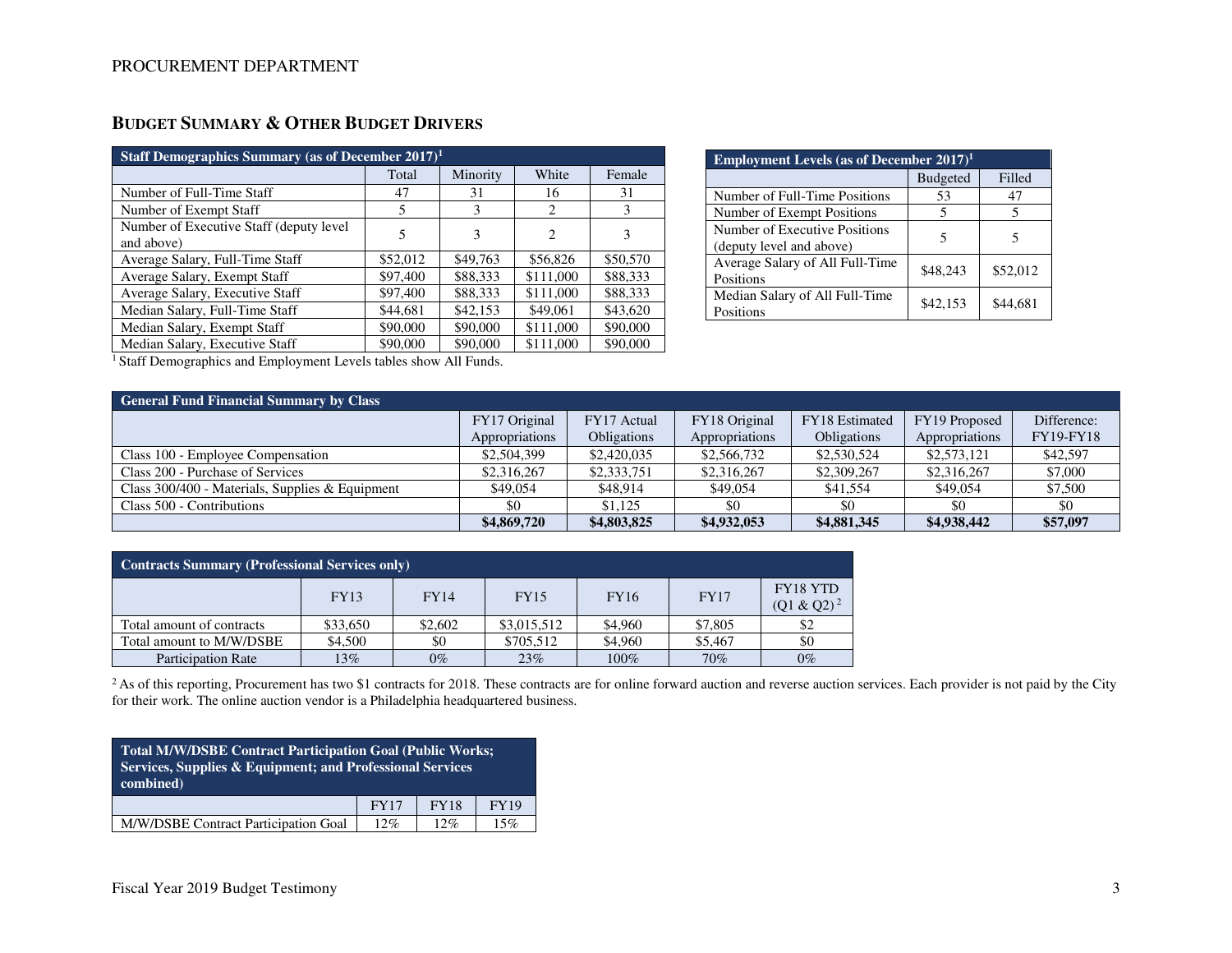# **PROPOSED BUDGET OVERVIEW**

## **Proposed Funding Request**:

The proposed Fiscal Year 2019 General Fund budget totals \$4,938,442, an increase of \$57,097 over Fiscal Year 2018 estimated obligation levels. This increase is due to union employee raises of \$20,849 and restored FY18 budget cuts of \$36,748.

The proposed budget includes:

- \$2,573,121 in Class 100, a \$42,597 increase over FY18 estimated obligations. This increase is a due to scheduled raises, as agreed to in DC33 contract agreements, and the restoration of FY18 budget cuts.
- \$2,316,267 in Class 200, an increase of \$7,000 from FY18 estimated obligations. The increase is due to the restoration of FY18 budget cuts. Class 200 dollars will mostly fund City-wide advertising needs (\$2.194 million), of which the majority is for mandated election-related newspaper advertising and other mandated requirements (health regulations, legal ordinances and bids, among others). The remaining funds not used for advertising will fund a professional services contract for a business analyst resource for the eProcurement and asset management systems, as well as professional dues and professional development, consistent with the Department's operations plan.
- \$33,588 in Class 300, an increase of \$5,000 from FY18 estimated obligations. The increase is due to the restoration of FY18 budget cuts. This budget allocation will fund various office supplies, marketing materials and professional subscription needs for the Department.
- \$15,466 in Class 400, an increase of \$2,500 in FY18 estimated obligations. The increase is due to the restoration of FY18 budget cuts. This funding will allow the Department to replace end of life office equipment and furniture.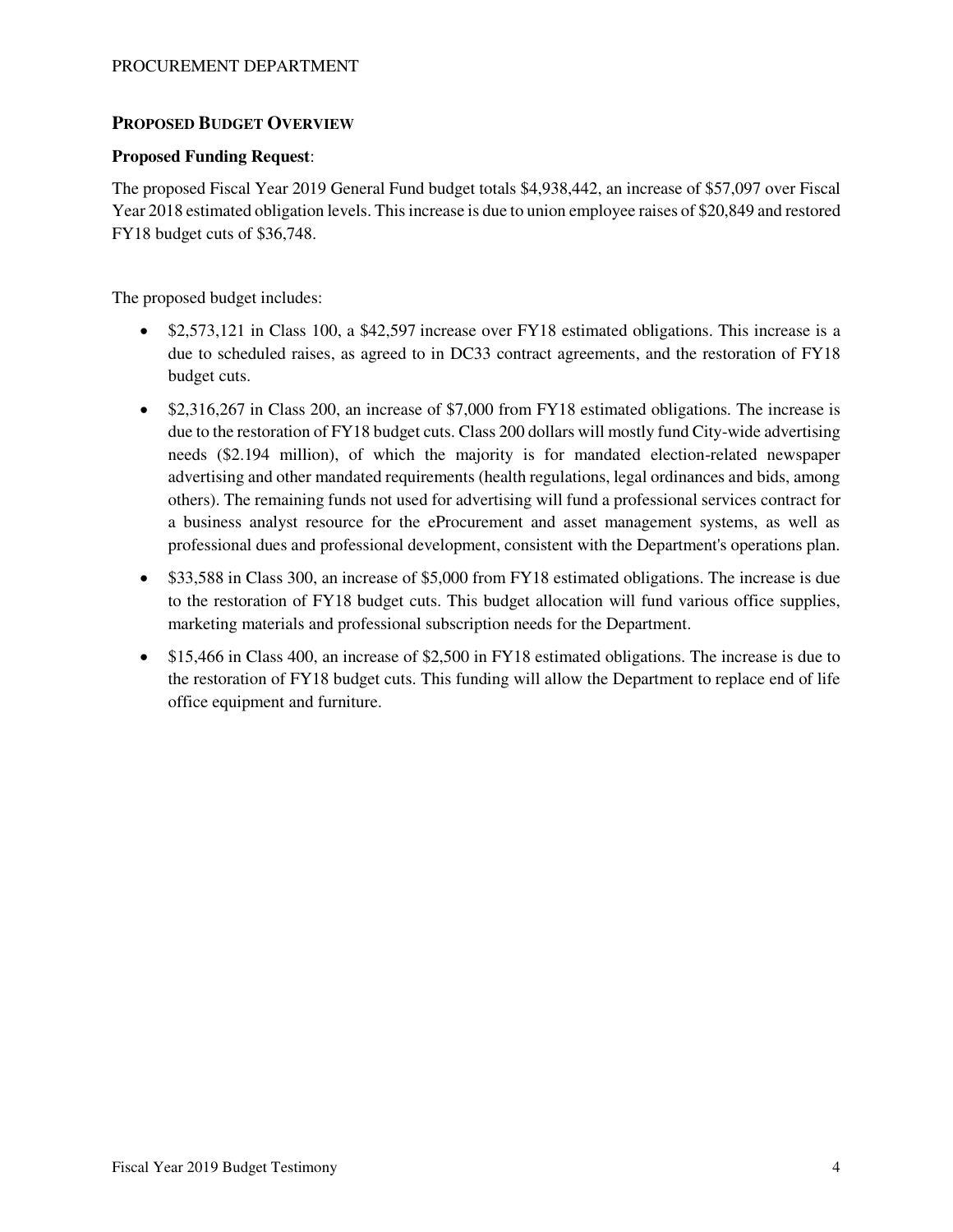# **STAFFING LEVELS**

The Procurement Department is requesting 50 budgeted General Fund positions for FY19, a decrease of 1 position over FY18.

This decrease is attributed to the consolidation of two budgeted positions.

## **NEW HIRES**

| New Hires (from $7/1/2\overline{017}$ to December 2017) |  |  |  |  |
|---------------------------------------------------------|--|--|--|--|
| <b>Total Number of New</b><br><b>Hires</b>              |  |  |  |  |
| <b>Black or African American</b>                        |  |  |  |  |
| Total                                                   |  |  |  |  |

Of the 53 budgeted positions in FY18, 48 were filled as of December 31, 2017. Since the increment run, Procurement has hired 3 new employees which included one African American female, one African American male and one Caucasian female.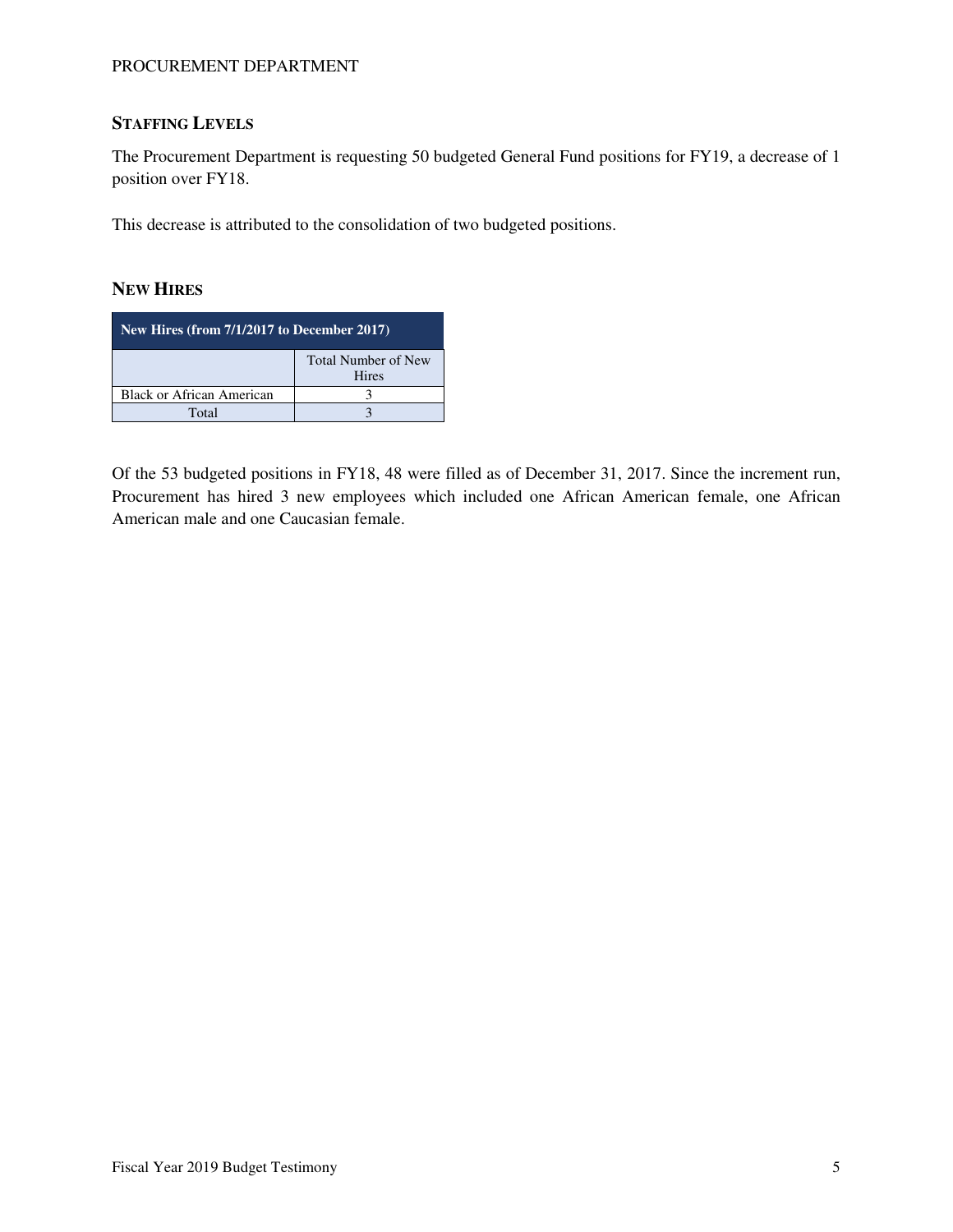# **PERFORMANCE, CHALLENGES, AND INITIATIVES**

#### **Services, Supplies, and Equipment (SS&E)**:

# **FY19 Strategic Goals**

- Improve sourcing and marketing of bidding opportunities through partner organizations (Pennsylvania Public Purchasing Association, NIGP, The Institute for Public Procurement, local Chambers).
- Increase vendor outreach to attract local, small, and diverse businesses through monthly vendor trainings.
- Develop strategic purchasing plans with client departments to improve competition on bids.
- Work with consultants (employees in other City departments) to improve the structure of bid/RFP documents to make them clearer.
- Engage staff to assess the organizational structure of responsibility for bid development and contract management.

| <b>FY19 Performance Measures</b>                                                                                                |             |             |             |             |
|---------------------------------------------------------------------------------------------------------------------------------|-------------|-------------|-------------|-------------|
|                                                                                                                                 | <b>FY17</b> | FY18 YTD    | <b>FY18</b> | <b>FY19</b> |
| Measure                                                                                                                         | Actual      | $(Q1 + Q2)$ | Target      | Target      |
| Average number of days from bid initiation to award <sup>1</sup>                                                                | 237         | 132         | 110         | 110         |
| Average number of bidders per awarded contract(s) <sup>2</sup>                                                                  | 3.4         | 2.5         | 4.0         | 4.0         |
| Percentage of SS&E contracts awarded to Minority-, Women-,<br>and Disabled- Owned Business Enterprises (M/W/DSBEs) <sup>3</sup> | 21.0%       | N/A         | 35.0%       | 35.0%       |
| Percentage of Small Order Purchases (SOPs) awarded to<br>M/W/DSBEs <sup>3</sup>                                                 | $16.0\%$    | N/A         | 20.0%       | $20.0\%$    |

*<sup>1</sup>During PHLContracts implementation the metric increased significantly. As staff adjust to the new system and processes, we have seen those numbers come down. It is our expectation that the numbers will continue to decrease to meet or exceed our goals.* 

*<sup>2</sup>Competition in the first quarter of FY18 decreased slightly as many of the bids opening during that period have historically low competition (approximately 1 to 2 bidders on average). For example, Procurement processed approximately 15 food bids that historically have an average of one to two bidders per bid.*

<sup>3</sup> This is an annual measure, and it is tabulated at year-end. Contracts are conformed throughout the year, and the rate may vary across quarters, *depending on the value of contracts conformed to date.*

# **Public Works**:

| <b>FY19 Strategic Goals</b>                                                                                                                                                                                                   |
|-------------------------------------------------------------------------------------------------------------------------------------------------------------------------------------------------------------------------------|
| Improve sourcing and marketing of bidding opportunities through partner organizations (Pennsylvania Public                                                                                                                    |
| Purchasing Association, NIGP, The Institute for Public Procurement, local Chambers).                                                                                                                                          |
| result of the property of the office of contrast the contrast of the contrast of the contrast of the contrast of the contrast of the contrast of the contrast of the contrast of the contrast of the contrast of the contrast |

- Increase vendor outreach to attract local, small, and diverse businesses through monthly vendor trainings.
- Develop strategic purchasing plans with client departments to improve competition on bids.
- Work with consultants (employees in other City departments) to improve the structure of bid/RFP documents to make them clearer.
- Engage staff to assess the organizational structure of responsibility for bid development and contract management.

| <b>FY19 Performance Measures</b>                                       |             |             |             |             |
|------------------------------------------------------------------------|-------------|-------------|-------------|-------------|
|                                                                        | <b>FY17</b> | FY18 YTD    | <b>FY18</b> | <b>FY19</b> |
| Measure                                                                | Actual      | $(Q1 + Q2)$ | Target      | Target      |
| Average number of days from bid initiation to award                    | 83          | 96          | 75          | 75          |
| Average number of bidders per awarded contract(s) <sup>1</sup>         | 4.0         | 4.2         | 5.0         | 5.0         |
| Percentage of contracts awarded to Local Business Entities (LBE)       | $75.7\%$    | 77.4%       | 75.0%       | 75.0%       |
| Percentage of Public Works contracts awarded to M/W/DSBEs <sup>2</sup> | 25.9%       | N/A         | 35.0%       | 35.0%       |

*1 Competition has increased overall by approximately 12% from FY17.*

<sup>2</sup> This is an annual measure, and it is tabulated at year-end. Contracts are conformed throughout the year, and the rate may vary across quarters, *depending on the value of contracts conformed to date.*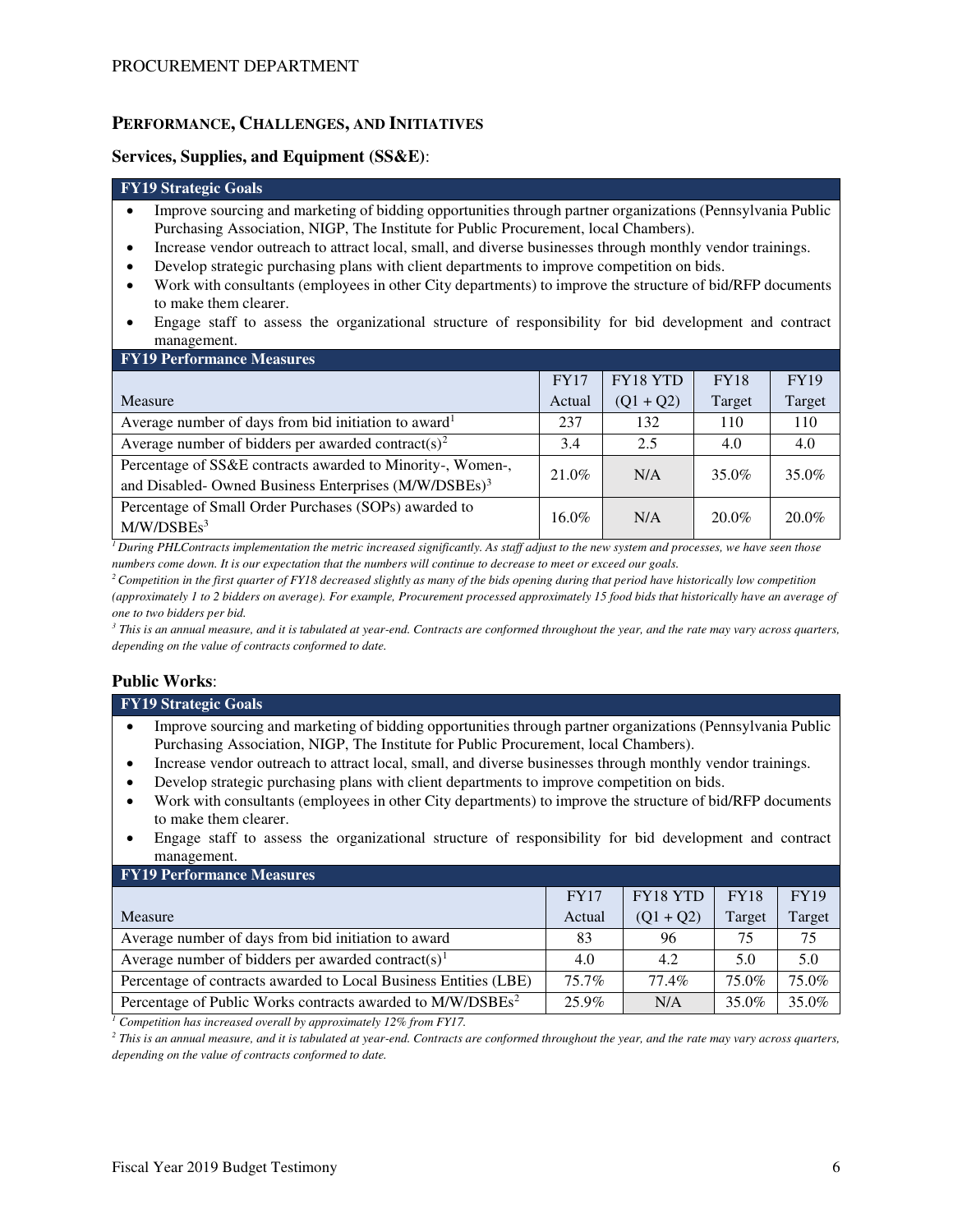## **Inventory Disposal/Control**:

| <b>FY19 Strategic Goals</b>                                                                                                                                                                                                                                                           |             |                 |             |             |  |  |
|---------------------------------------------------------------------------------------------------------------------------------------------------------------------------------------------------------------------------------------------------------------------------------------|-------------|-----------------|-------------|-------------|--|--|
| Increase revenue from surplus disposal.                                                                                                                                                                                                                                               |             |                 |             |             |  |  |
| Measure savings related to storage and disposal cost avoidance.                                                                                                                                                                                                                       |             |                 |             |             |  |  |
| Implement a new inventory management system.                                                                                                                                                                                                                                          |             |                 |             |             |  |  |
| <b>FY19 Performance Measures</b>                                                                                                                                                                                                                                                      |             |                 |             |             |  |  |
|                                                                                                                                                                                                                                                                                       | <b>FY17</b> | <b>FY18 YTD</b> | <b>FY18</b> | <b>FY19</b> |  |  |
| Target<br>Measure<br>Target<br>$(Q1 + Q2)$<br>Actual                                                                                                                                                                                                                                  |             |                 |             |             |  |  |
| Total revenues earned across the program <sup>1</sup>                                                                                                                                                                                                                                 | \$1,020,393 | \$962,864       | \$1,095,000 | \$1,235,000 |  |  |
| $TL: \ldots$ , $L: \ldots$ , $L: \ldots$ , $L: \ldots$ , $L: \ldots$ , $L: \mathbf{D}: \ldots \ldots$ , $L: \ldots$ , $L: \ldots$ , $L: \ldots$ , $L: \ldots$ , $L: \ldots$ , $L: \ldots$ , $L: \mathbf{D}: \ldots$ , $L: \mathbf{D}: \ldots$ , $L: \mathbf{D}: \ldots$ , $L: \ldots$ |             |                 |             |             |  |  |

<sup>*1</sup> This is dependent on the vehicle replacement cycle. Revenues from vehicle sales are included within the Office of Fleet Management.</sup> Procurement expects to meet or exceed its annual projection.*

#### **Vendor Engagement**:

#### **FY19 Strategic Goals**

- Increase the number of suppliers registered in PHLContracts.
- Increase and develop training opportunities for external and internal stakeholders.
- Improve marketing strategy for contacting local and diverse vendors.

| <b>FY19 Performance Measures</b>                                                                            |             |             |             |             |
|-------------------------------------------------------------------------------------------------------------|-------------|-------------|-------------|-------------|
|                                                                                                             | <b>FY17</b> | FY18 YTD    | <b>FY18</b> | <b>FY19</b> |
| Measure                                                                                                     | Actual      | $(01 + 02)$ | Target      | Target      |
| Percent of external survey respondents that rate customer<br>service as Satisfactory or better <sup>1</sup> |             | N/A         | 98.0%       | 98.0%       |

*1 As a result of the PHLContracts project, Procurement did not issue surveys in FY17. Procurement is restarting its surveys in FY18. Survey redesign is in progress to promote responses.*

# **Administration**:

| <b>FY19 Strategic Goals</b>                                                                                                                                        |                                                       |             |        |        |  |  |  |  |
|--------------------------------------------------------------------------------------------------------------------------------------------------------------------|-------------------------------------------------------|-------------|--------|--------|--|--|--|--|
| Assess advertising costs and create plan to decrease budget impact.<br>Collaborate with other departments to reduce the amount of time it takes to pay to vendors. |                                                       |             |        |        |  |  |  |  |
| Operationalize the use of Best Value contracting.                                                                                                                  |                                                       |             |        |        |  |  |  |  |
| <b>FY19 Performance Measures</b>                                                                                                                                   |                                                       |             |        |        |  |  |  |  |
|                                                                                                                                                                    | <b>FY18 YTD</b><br><b>FY18</b><br>FY17<br><b>FY19</b> |             |        |        |  |  |  |  |
| Measure                                                                                                                                                            | Actual                                                | $(Q1 + Q2)$ | Target | Target |  |  |  |  |
| Average invoice processing times for Citywide advertising <sup>1</sup><br>31<br>22<br>30<br>45                                                                     |                                                       |             |        |        |  |  |  |  |
| Percent of citywide advertising not related to bid<br>66.0%<br>66.0%<br>64.4%<br>66.0%                                                                             |                                                       |             |        |        |  |  |  |  |
| advertisements                                                                                                                                                     |                                                       |             |        |        |  |  |  |  |

*1 Metric tracked starting January 2017. Procurement has some upcoming staffing changes that are likely to result in higher processing times, meaning that the average is likely to increase during the remainder of the year, bringing the Department's performance closer to 45 days.*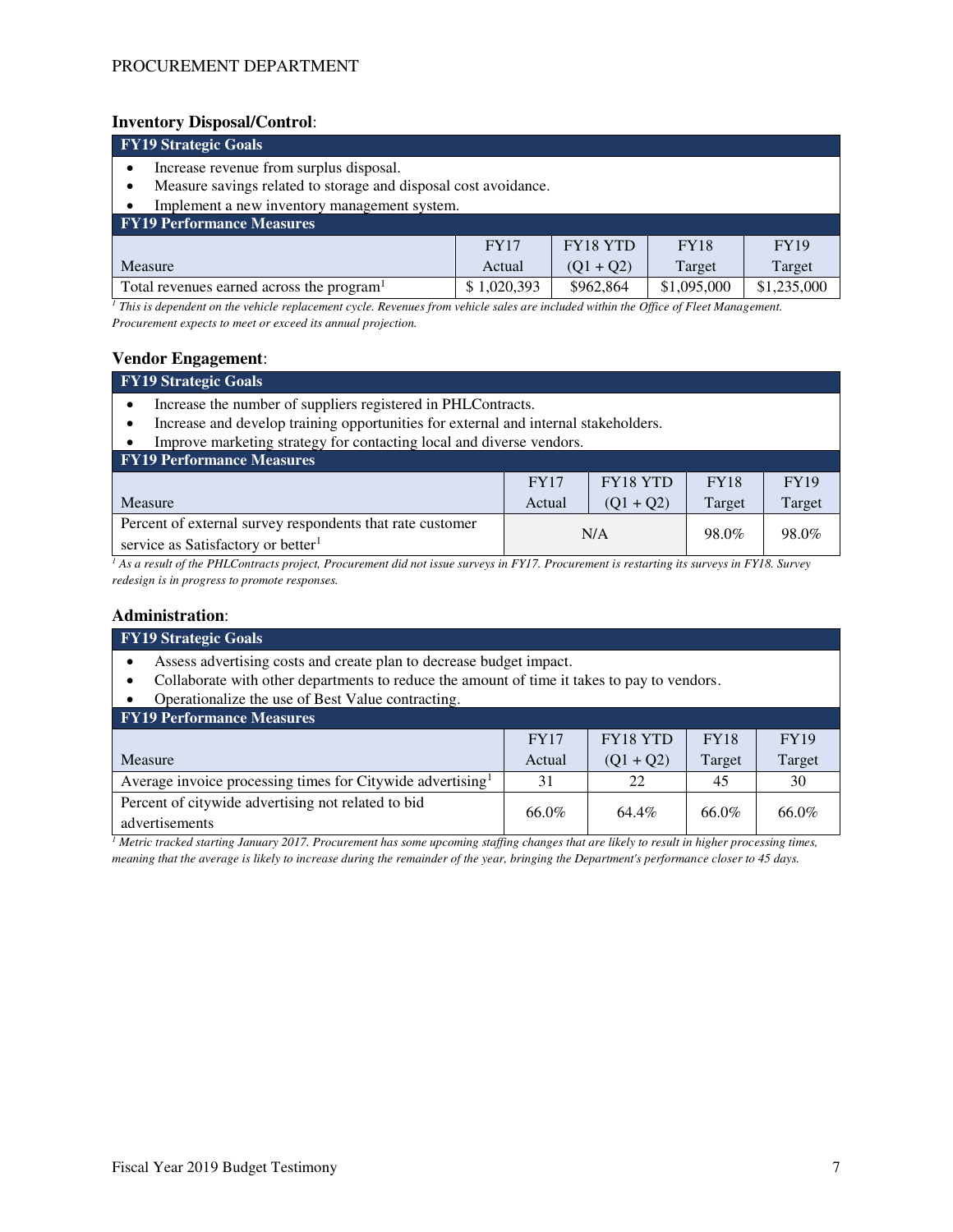# **OTHER BUDGETARY IMPACTS**

# **Federal and State (Where Applicable)**

Procurement does not have any federal and/or state grants.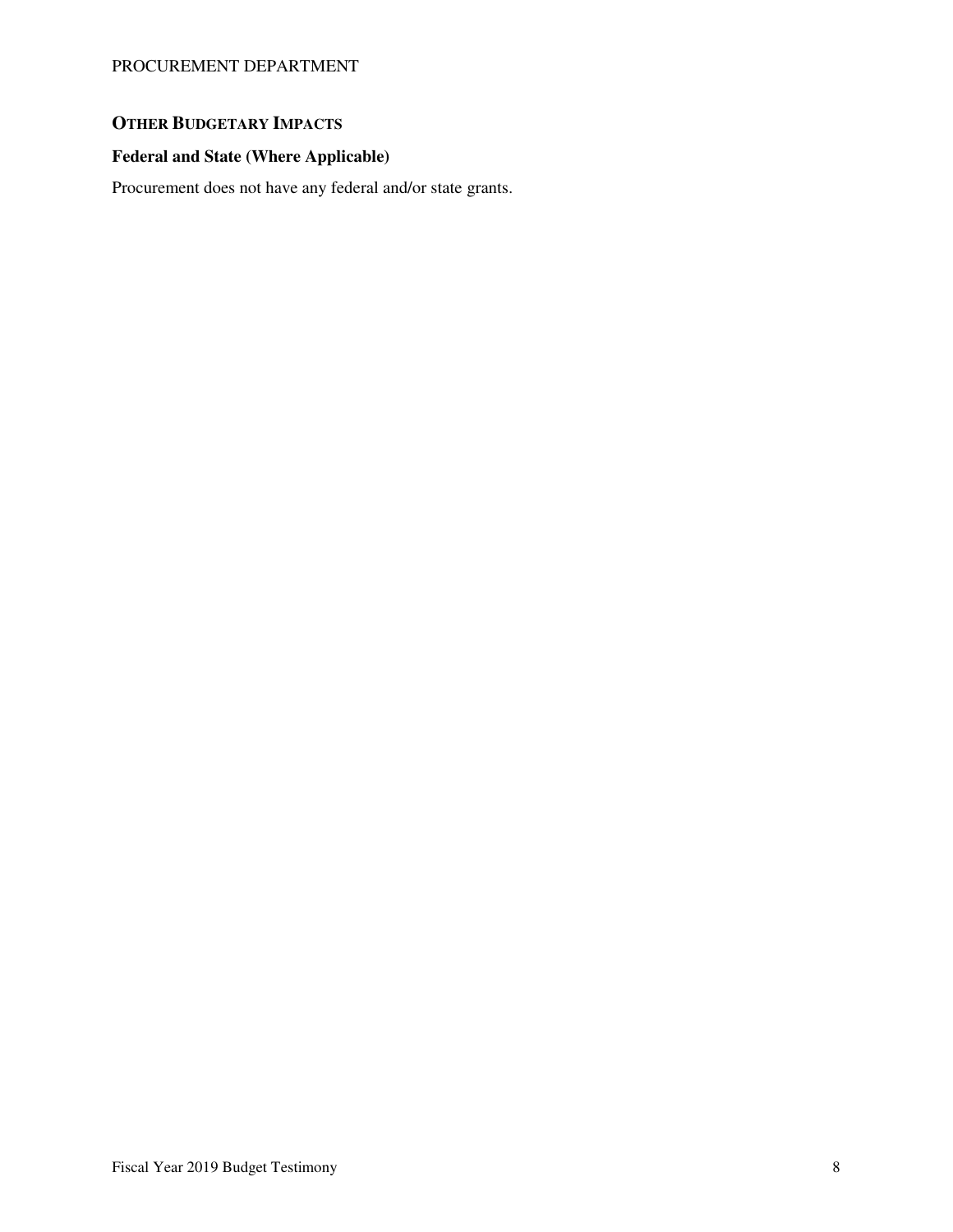# **CONTRACTING EXPERIENCE**

| <b>M/W/DSBE Participation on Large Professional Services Contracts</b> |          |                  |            |                   |                                    |                                              |               |               |                   |                                                                                          |                           |
|------------------------------------------------------------------------|----------|------------------|------------|-------------------|------------------------------------|----------------------------------------------|---------------|---------------|-------------------|------------------------------------------------------------------------------------------|---------------------------|
| Top Largest Contracts, FY18                                            |          |                  |            |                   |                                    |                                              |               |               |                   |                                                                                          |                           |
|                                                                        |          | Dollar<br>Amount | <b>RFP</b> |                   |                                    | $%$ of<br>M/W/DS<br><b>BE</b><br>Participati | \$ Value of   | Total %       | Total \$<br>Value | Local<br><b>Business</b><br>(principal<br>place of<br>business<br>located<br>within City | Waiver for<br>Living Wage |
|                                                                        | Service  | of               | Issue      | Contract          | Ranges in                          | on                                           | M/W/DSBE      | Participation | Participation     | limits)                                                                                  | Compliance?               |
| Vendor Name                                                            | Provided | Contract         | Date       | <b>Start Date</b> | <b>RFP</b>                         | Achieved                                     | Participation | - All DSBEs   | - All DSBEs       | [yes / no]                                                                               | [yes $/no$ ]              |
|                                                                        |          |                  |            |                   | <b>MBE: Best</b><br><b>Efforts</b> | $0\%$                                        | \$0           |               |                   |                                                                                          |                           |
|                                                                        | Online   |                  |            |                   | WBE: Best<br><b>Efforts</b>        | $0\%$                                        | \$0           |               |                   |                                                                                          |                           |
| Municibid.com.                                                         | Auction  |                  |            |                   | <b>DSBE: Best</b>                  |                                              |               |               |                   |                                                                                          |                           |
| <b>LLC</b>                                                             | Services | \$1              | 5/8/2015   | 1/1/2016          | Efforts                            | $0\%$                                        | \$0           | $0\%$         | \$0               | Yes                                                                                      | N <sub>o</sub>            |
|                                                                        |          |                  |            |                   | <b>MBE: Best</b><br><b>Efforts</b> | $0\%$                                        | \$0           |               |                   |                                                                                          |                           |
| Vista Auctions,                                                        |          |                  |            |                   | WBE: Best                          |                                              |               |               |                   |                                                                                          |                           |
| <b>LLC</b>                                                             |          |                  |            |                   | <b>Efforts</b>                     | $0\%$                                        | \$0           |               |                   |                                                                                          |                           |
| (dba Procurex)                                                         | Reverse  |                  |            |                   | <b>DSBE: Best</b>                  |                                              |               |               |                   |                                                                                          |                           |
| Inc.)                                                                  | Auction  | \$1              | 3/2/2016   | 6/30/2017         | Efforts                            | $0\%$                                        | \$0           | $0\%$         | \$0               | N <sub>o</sub>                                                                           | N <sub>o</sub>            |

\*As of this reporting, Procurement has two \$1 contracts for 2018. These contracts are for online forward auction and reverse auction services. Each provider is not paid by the City for their work. The online auction vendor Municibid is a Philadelphia headquartered business.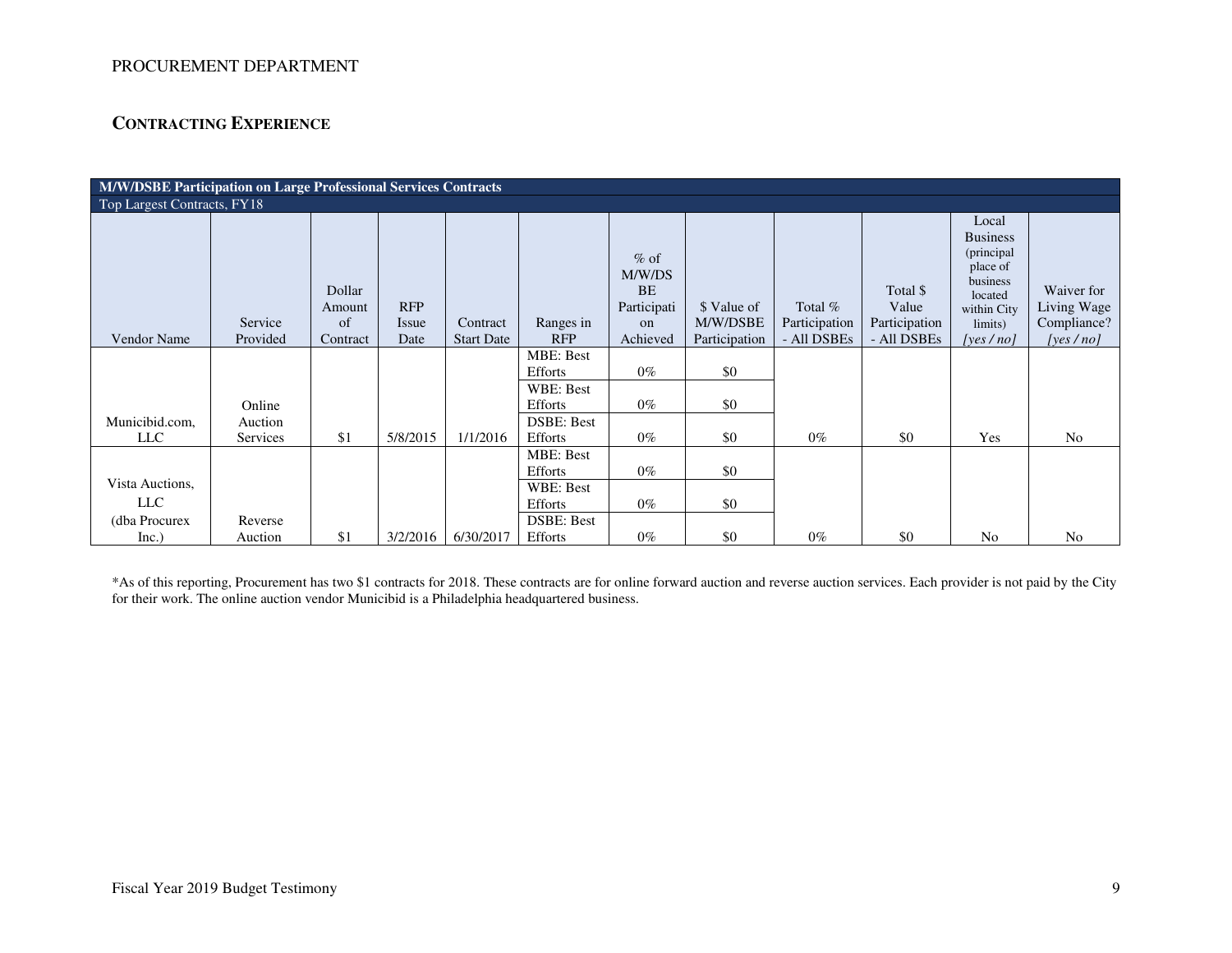# **EMPLOYEE DATA**

| <b>Staff Demographics (as of December 2017)</b> |                        |                    |                        |                |                |  |  |  |  |  |
|-------------------------------------------------|------------------------|--------------------|------------------------|----------------|----------------|--|--|--|--|--|
|                                                 | <b>Full-Time Staff</b> |                    | <b>Executive Staff</b> |                |                |  |  |  |  |  |
|                                                 | Male                   | Female             |                        | Male           | Female         |  |  |  |  |  |
|                                                 | African-               | African-           |                        | African-       | African-       |  |  |  |  |  |
|                                                 | American               | American           |                        | American       | American       |  |  |  |  |  |
| Total                                           | 6                      | 20                 | Total                  | $\theta$       | 1              |  |  |  |  |  |
| % of Total                                      | 13%                    | 44%                | % of Total             | $0\%$          | $0\%$          |  |  |  |  |  |
| Average Salary                                  | \$41,968               | \$49,369           | Average Salary         | \$0            | \$85,000       |  |  |  |  |  |
| <b>Median Salary</b>                            | \$39,673               | \$43,313           | Median Salary          | \$0            | \$85,000       |  |  |  |  |  |
|                                                 | White                  | White              |                        | White          | White          |  |  |  |  |  |
| Total                                           | 10                     | 7                  | Total                  | $\overline{c}$ | $\overline{0}$ |  |  |  |  |  |
| % of Total                                      | 21%                    | 15%                | % of Total             | 40%            | $0\%$          |  |  |  |  |  |
| Average Salary                                  | \$63,240               | \$46,394           | Average Salary         | \$111,000      | \$0            |  |  |  |  |  |
| Median Salary                                   | \$55,261               | \$43,620           | Median Salary          | \$111,000      | \$0            |  |  |  |  |  |
|                                                 | Hispanic               | Hispanic           |                        | Hispanic       | Hispanic       |  |  |  |  |  |
| Total                                           | $\overline{0}$         | $\overline{c}$     | Total                  | $\Omega$       | $\overline{c}$ |  |  |  |  |  |
| % of Total                                      | $0\%$                  | 4%                 | % of Total             | $0\%$          | 40%            |  |  |  |  |  |
| Average Salary                                  | \$0                    | \$90,000           | Average Salary         | \$0            | \$90,000       |  |  |  |  |  |
| <b>Median Salary</b>                            | \$0                    |                    | Median Salary          | \$0            | \$90,000       |  |  |  |  |  |
|                                                 | Asian                  | Asian              |                        | Asian          | Asian          |  |  |  |  |  |
| Total                                           | $\theta$               | 2                  | Total                  | $\mathbf{0}$   | $\mathbf{0}$   |  |  |  |  |  |
| % of Total                                      | $0\%$                  | 4%                 | % of Total             | $0\%$          | $0\%$          |  |  |  |  |  |
| Average Salary                                  | \$0                    | \$37,764           | Average Salary         | \$0            | \$0            |  |  |  |  |  |
| <b>Median Salary</b>                            | \$0                    |                    | <b>Median Salary</b>   | \$0            | \$0            |  |  |  |  |  |
|                                                 | Other                  | Other              | Other<br>Other         |                |                |  |  |  |  |  |
| Total                                           | $\theta$               | $\theta$           | Total                  | $\theta$       | $\mathbf{0}$   |  |  |  |  |  |
| % of Total                                      | $0\%$                  | $0\%$              | % of Total             | $0\%$          | $0\%$          |  |  |  |  |  |
| Average Salary                                  | \$0                    | \$0                | Average Salary         | \$0            | \$0            |  |  |  |  |  |
| Median Salary                                   | \$0                    | \$0                | Median Salary          | \$0            | \$0            |  |  |  |  |  |
|                                                 | Bilingual              | Bilingual          |                        | Bilingual      | Bilingual      |  |  |  |  |  |
| Total                                           | 1                      | 4                  | Total                  | 1              | 2              |  |  |  |  |  |
| % of Total                                      | 2%                     | $8\%$              | % of Total             | 20%            | 40%            |  |  |  |  |  |
| Average Salary                                  | \$102,000              | \$63,882           | Average Salary         | \$102,000      | \$90,000       |  |  |  |  |  |
| <b>Median Salary</b>                            | \$102,000              |                    | Median Salary          | \$102,000      | \$90,000       |  |  |  |  |  |
|                                                 | Male                   | \$63,882<br>Female |                        | Male           | Female         |  |  |  |  |  |
| Total                                           | 16                     | 31                 | Total                  | $\overline{c}$ | 3              |  |  |  |  |  |
| % of Total                                      | 33%                    | 67%                | % of Total             | 40%            | $60\%$         |  |  |  |  |  |
| Average Salary                                  | \$55,263               | \$50,570           | Average Salary         | \$111,000      | \$88,333       |  |  |  |  |  |
| <b>Median Salary</b>                            | \$47,831               | \$43,620           | <b>Median Salary</b>   | \$111,000      | \$90,000       |  |  |  |  |  |